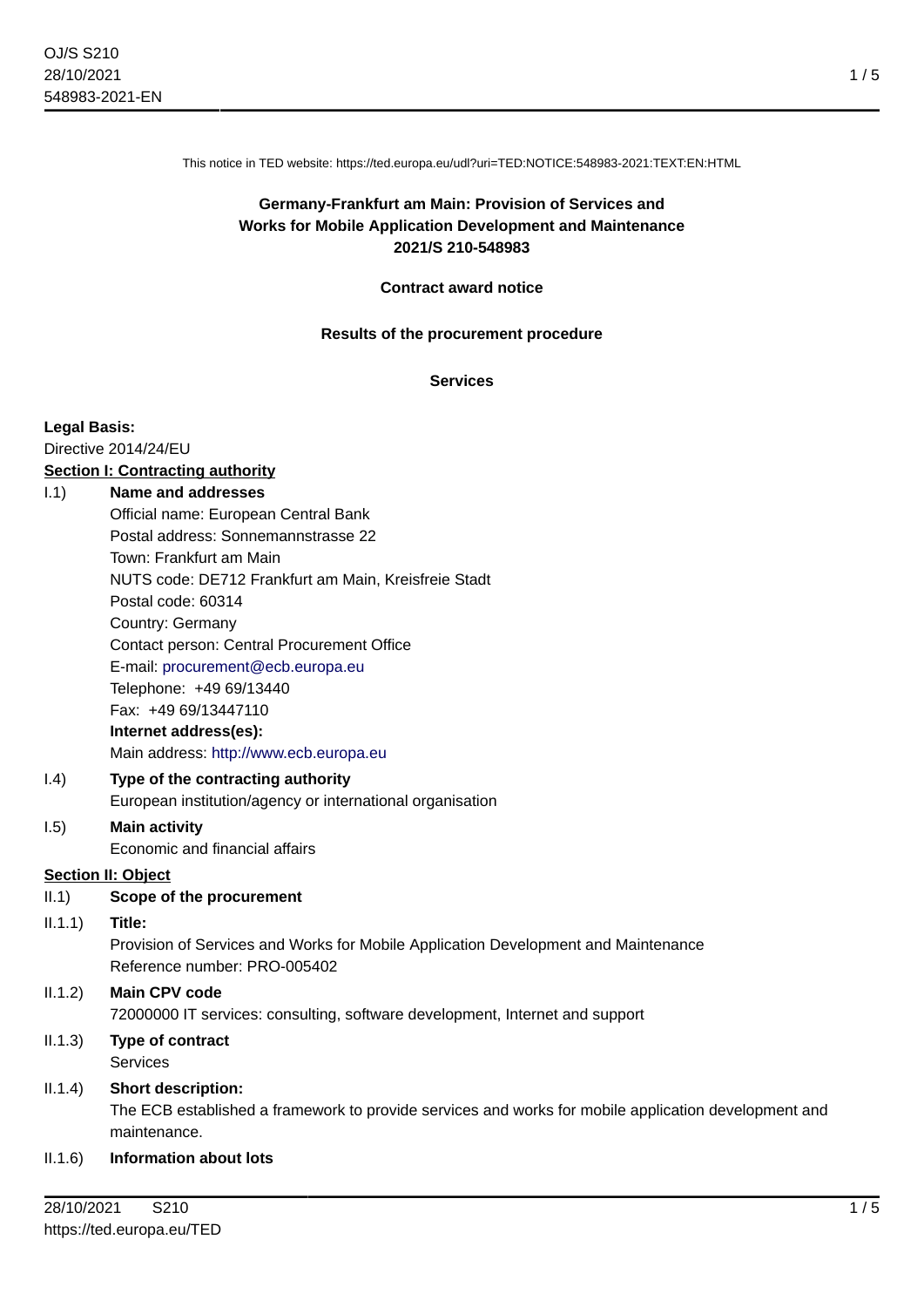|                                     | This contract is divided into lots: no                                                                                                                                                                                                                                                 |
|-------------------------------------|----------------------------------------------------------------------------------------------------------------------------------------------------------------------------------------------------------------------------------------------------------------------------------------|
| II.1.7)                             | Total value of the procurement (excluding VAT)                                                                                                                                                                                                                                         |
|                                     | Value excluding VAT: 2 700 000.00 EUR                                                                                                                                                                                                                                                  |
| II.2)                               | <b>Description</b>                                                                                                                                                                                                                                                                     |
| II.2.3)                             | Place of performance                                                                                                                                                                                                                                                                   |
|                                     | NUTS code: DE712 Frankfurt am Main, Kreisfreie Stadt                                                                                                                                                                                                                                   |
| II.2.4)                             | Description of the procurement:<br>The ECB established a framework with three suppliers to acquire long-term, strategic partners for mobile<br>application development and maintenance services and works. The framework will operate on both a ranking<br>and mini-competition basis. |
| II.2.5)                             | Award criteria<br>Quality criterion - Name: Quality / Weighting: 50<br>Cost criterion - Name: Price / Weighting: 50                                                                                                                                                                    |
| II.2.11)                            | <b>Information about options</b><br>Options: no                                                                                                                                                                                                                                        |
| II.2.13)                            | Information about European Union funds                                                                                                                                                                                                                                                 |
|                                     | The procurement is related to a project and/or programme financed by European Union funds: no                                                                                                                                                                                          |
| II.2.14)                            | <b>Additional information</b>                                                                                                                                                                                                                                                          |
| <b>Section IV: Procedure</b>        |                                                                                                                                                                                                                                                                                        |
| IV.1)                               | <b>Description</b>                                                                                                                                                                                                                                                                     |
| IV.1.1)                             | Type of procedure<br>Competitive procedure with negotiation                                                                                                                                                                                                                            |
| IV.1.3)                             | Information about a framework agreement or a dynamic purchasing system<br>The procurement involves the establishment of a framework agreement                                                                                                                                          |
| IV.1.8)                             | Information about the Government Procurement Agreement (GPA)<br>The procurement is covered by the Government Procurement Agreement: yes                                                                                                                                                |
| IV.2)                               | <b>Administrative information</b>                                                                                                                                                                                                                                                      |
| IV.2.1)                             | Previous publication concerning this procedure<br>Notice number in the OJ S: 2020/S 237-581729                                                                                                                                                                                         |
| IV.2.8)                             | Information about termination of dynamic purchasing system                                                                                                                                                                                                                             |
| IV.2.9)                             | Information about termination of call for competition in the form of a prior information notice                                                                                                                                                                                        |
| <b>Section V: Award of contract</b> |                                                                                                                                                                                                                                                                                        |
|                                     | <b>Contract No: Rank 1</b>                                                                                                                                                                                                                                                             |
|                                     | Title:                                                                                                                                                                                                                                                                                 |
|                                     | Provision of Services and Works for Mobile Application Development and Maintenance                                                                                                                                                                                                     |
|                                     | A contract/lot is awarded: yes                                                                                                                                                                                                                                                         |
| V.2)                                | <b>Award of contract</b>                                                                                                                                                                                                                                                               |
| V.2.1)                              | Date of conclusion of the contract:<br>14/10/2021                                                                                                                                                                                                                                      |
| V.2.2)                              | <b>Information about tenders</b>                                                                                                                                                                                                                                                       |
|                                     | Number of tenders received: 6                                                                                                                                                                                                                                                          |
|                                     | The contract has been awarded to a group of economic operators: no                                                                                                                                                                                                                     |
| 20/10/2021<br>0.210                 |                                                                                                                                                                                                                                                                                        |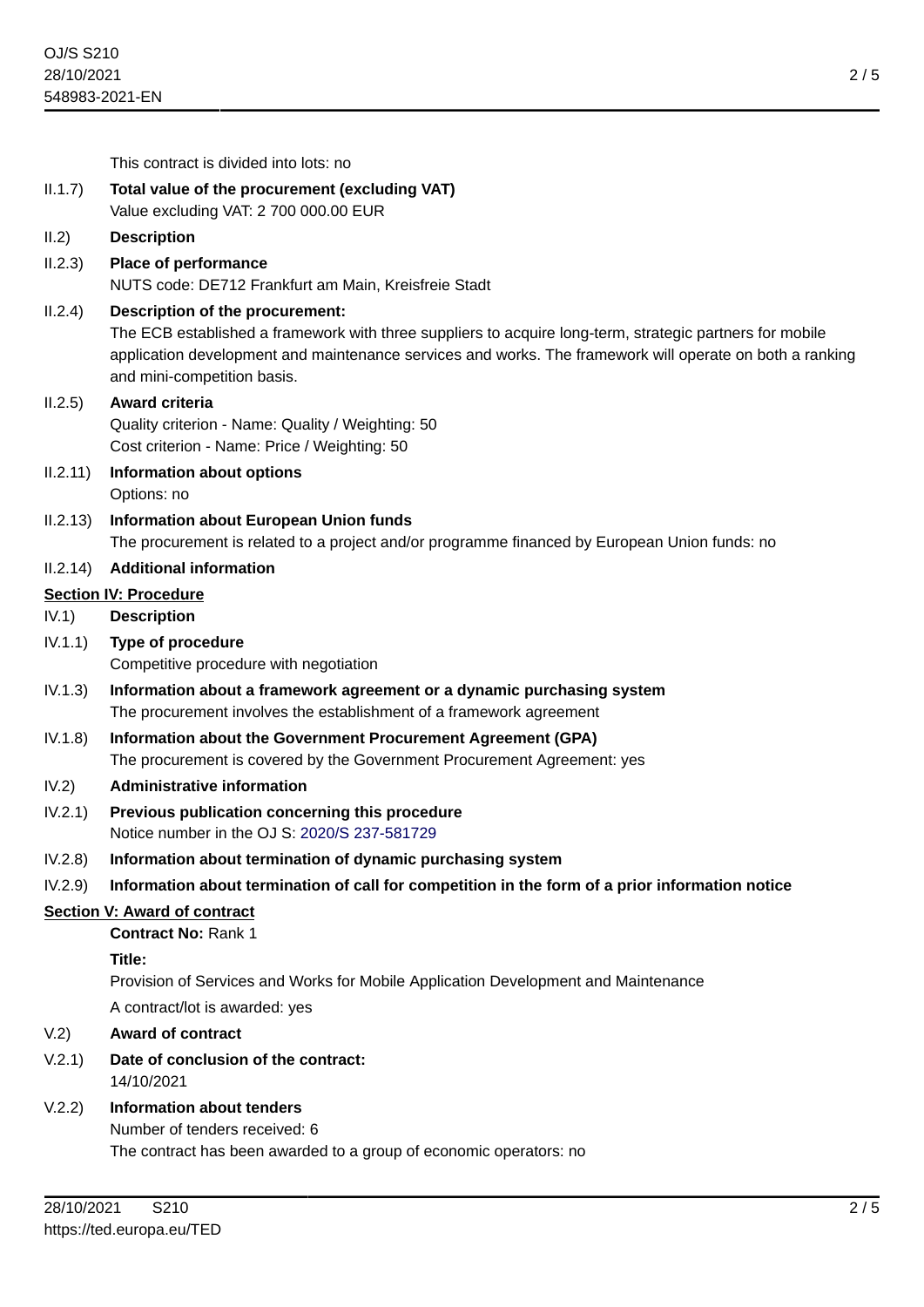# V.2.3) **Name and address of the contractor**

Official name: Bitdrome Srl Postal address: Via Vignagrande 27 Town: Agropoli NUTS code: ITF35 Salerno Postal code: 84043 Country: Italy The contractor is an SME: yes

# V.2.4) **Information on value of the contract/lot (excluding VAT)** Initial estimated total value of the contract/lot: 2 700 000.00 EUR Total value of the contract/lot: 2 700 000.00 EUR

### V.2.5) **Information about subcontracting**

### **Section V: Award of contract**

**Contract No:** Rank 2

#### **Title:**

Provision of Services and Works for Mobile Application Development and Maintenance

A contract/lot is awarded: yes

### V.2) **Award of contract**

- V.2.1) **Date of conclusion of the contract:** 15/10/2021
- V.2.2) **Information about tenders**

Number of tenders received: 6 The contract has been awarded to a group of economic operators: yes

# V.2.3) **Name and address of the contractor**

Official name: GMV Soluciones Globales Internet S.A.U. Postal address: C/Isaac Newton 11 PTM Town: Madrid NUTS code: ES300 Madrid Postal code: 28760 Country: Spain The contractor is an SME: no

# V.2.3) **Name and address of the contractor**

Official name: Dribba Development & Consulting Sociedad Limitada Postal address: Torrent de l'Olla 218, First Floor Town: Barcelona NUTS code: ES511 Barcelona Postal code: 08012 Country: Spain The contractor is an SME: yes

V.2.4) **Information on value of the contract/lot (excluding VAT)** Total value of the contract/lot: 2 700 000.00 EUR

# V.2.5) **Information about subcontracting**

### **Section V: Award of contract**

**Contract No:** Rank 3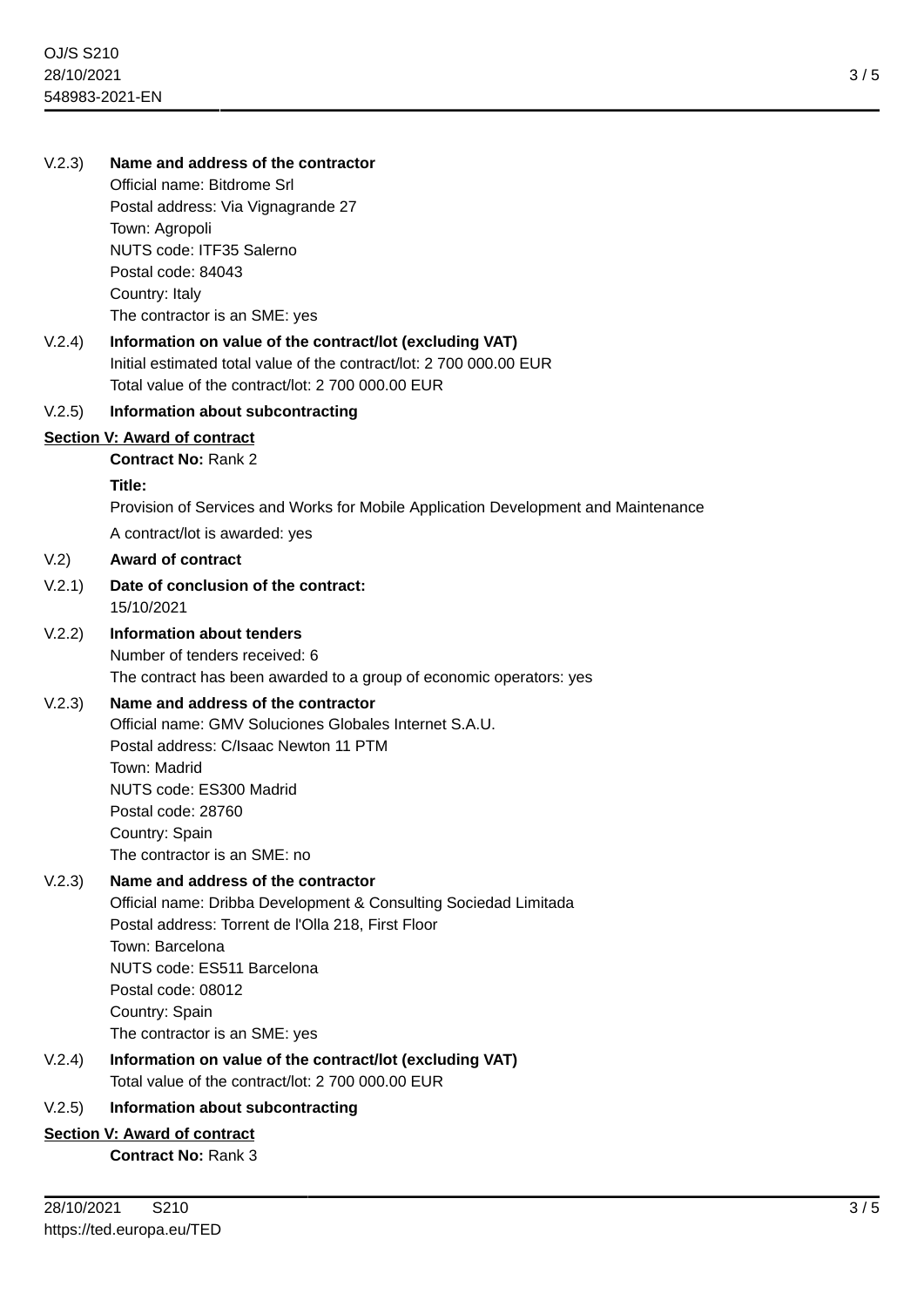# **Title:**

Provision of Services and Works for Mobile Application Development and Maintenance

A contract/lot is awarded: yes

# V.2) **Award of contract**

- V.2.1) **Date of conclusion of the contract:** 15/10/2021
- V.2.2) **Information about tenders** Number of tenders received: 6 The contract has been awarded to a group of economic operators: no

# V.2.3) **Name and address of the contractor**

Official name: Iteratec GmbH Postal address: St.-Martin-Str. 114 Town: München NUTS code: DE212 München, Kreisfreie Stadt Postal code: 81669 Country: Germany The contractor is an SME: no

V.2.4) **Information on value of the contract/lot (excluding VAT)** Total value of the contract/lot: 2 700 000.00 EUR

# V.2.5) **Information about subcontracting**

# **Section VI: Complementary information**

### VI.3) **Additional information:**

The procurement procedure has been conducted in accordance with Decision ECB/2016/2 of 9 February 2016 laying down the rules on procurement, OJ L 45, 20.2.2016, p. 15 (as amended) available on the ECB website: <http://www.ecb.europa.eu/ecb/jobsproc/tenders/html/index.en.html>

The total value of the contract(s) indicated in Section II.1.5) and Section(s) V.2.4) is an indicative non-binding spending estimate at the time of contract award.

The estimated value indicated per contract for multi-supplier framework agreements in each case represents the total value of the overall procurement/lot as the value of orders awarded per contractor may not be determined upfront.

### VI.4) **Procedures for review**

# VI.4.1) **Review body**

Official name: Procurement Review Body of the European Central Bank, c/o Legal Advice Team Postal address: Sonnemannstrasse 22 Town: Frankfurt am Main Postal code: 60314 Country: Germany Telephone: +49 6913440 Fax: +49 6913446886 Internet address: <http://www.ecb.europa.eu>

# VI.4.2) **Body responsible for mediation procedures**